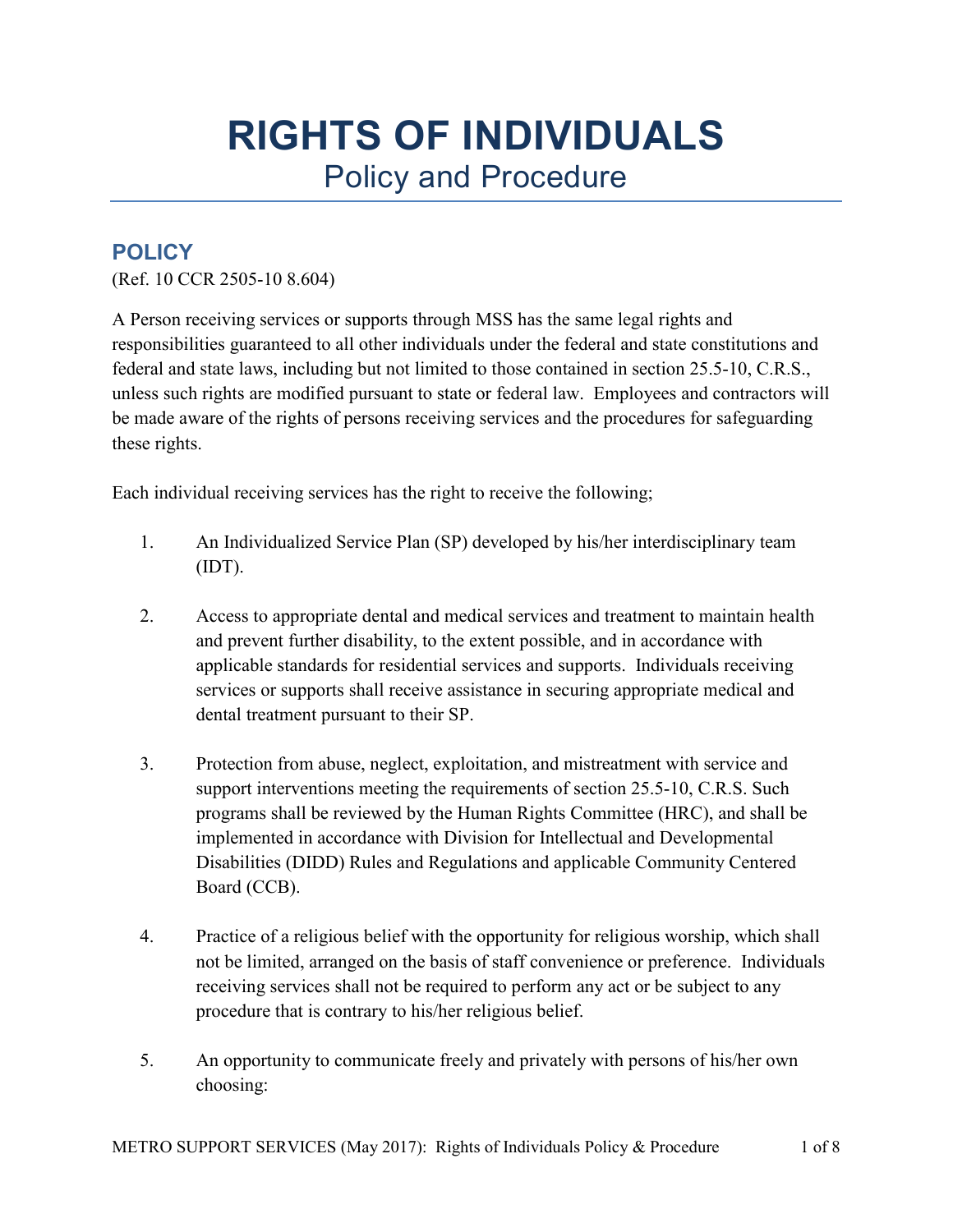- a. To send and receive sealed unopened correspondence or packages. Correspondence or packages shall not be opened, delayed, held, or censored by any person.
- b. To have access to a telephone, both to make and receive calls in private.
- c. To have frequent opportunities to meet with visitors and to have visits without prior notice but with consideration for roommates, if applicable.
- d. To have opportunities for interaction with other persons and the community at large.
- e. To have individual choice and mutual consent with regard to sexual interaction without rights prohibited by policies and procedures of Metro Support Services, Inc. Individuals receiving services shall have the right to training in human sexuality, growth, and development available when needed or desired.
- 6. No requirement to perform labor, however an individual may voluntarily engage in labor in a accordance with the provisions of section 25.5-10 C.R.S., and applicable minimum wage laws.
	- a. All labor performed shall be an integral part of the person's SP.
	- b. Compensation shall be in accordance with applicable minimum wage laws.
	- c. The individual receiving services may perform vocational training tasks without compensation, subject to a presumption that an assignment longer than three months to any task is not a training task, if the specific task or any change in task assignment is an integral part of the person's SP.
	- d. The individual receiving services, performing a vocational training task for which MSS is receiving compensation from any outside source, shall be compensated in accordance with the applicable minimum wage laws.
	- e. Personal housekeeping and/or self-care tasks, or tasks oriented toward improving community living skills shall be an integral part of an Individualized Service Plan. There shall be no requirement to perform housekeeping tasks without compensation other than those normally associated with personal responsibilities of the individual's own home and possessions, or unless the individual volunteers to assist. This shall be a personal choice, but never an expectation.
- 7. The right to be registered and vote in public elections and to be assisted by MSS contractual service providers or other staff to exercise this right. Voting shall be a personal choice, and not coerced or pressured by any provider or staff.
- 8. The right to a personal record which shall be maintained by MSS, and the right to review their Personal record upon request. This record shall not be a public record.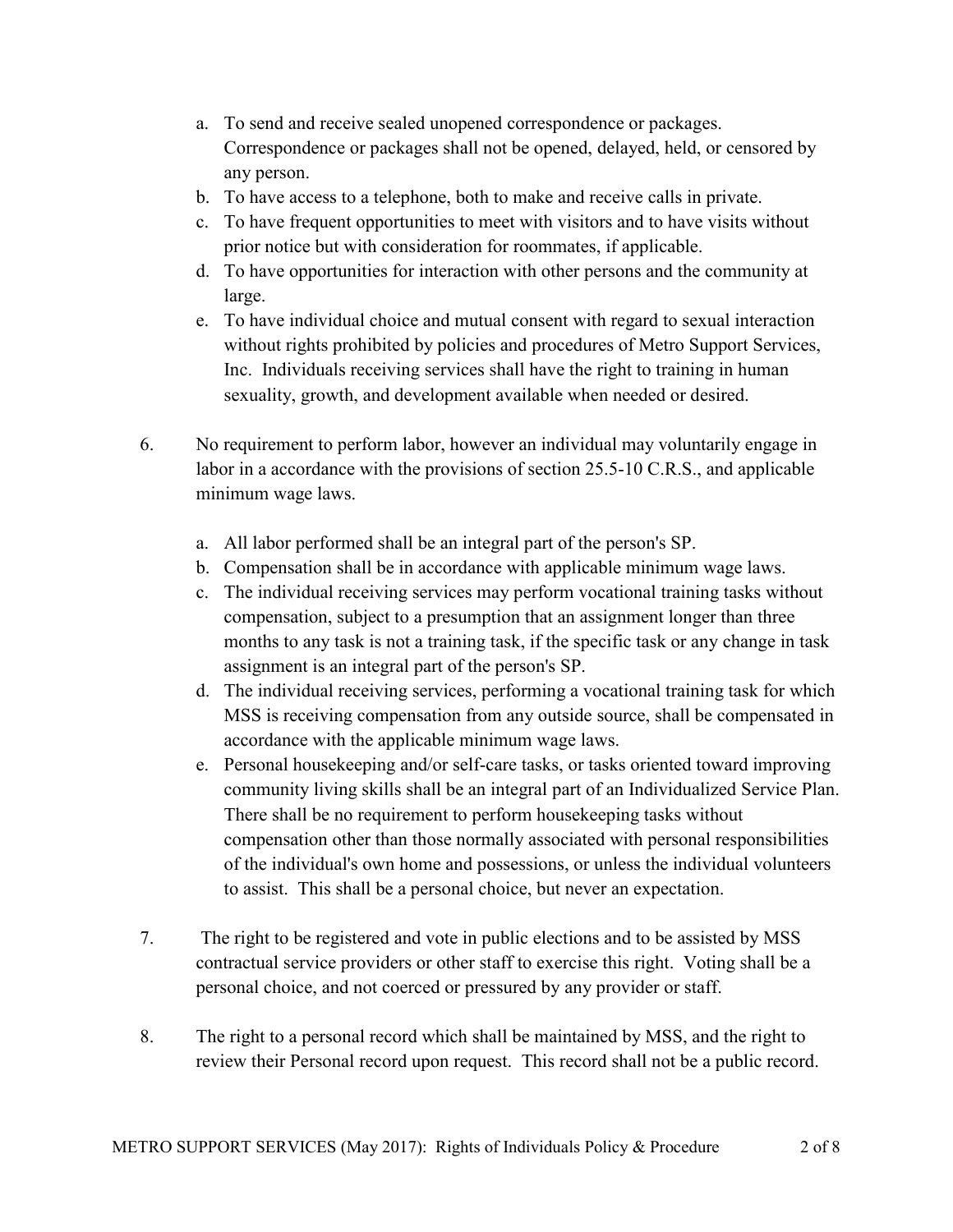- 9. The right to have and manage personal possessions, including personal funds, with the presumption that the individual is able to manage his/her own funds unless the SP documents and justifies the limitation to self-management, and, where appropriate, reflects a plan to increase the skill.
- 10. The right to establish a committee to represent his/her interests to attempt to influence policies. The right to access the administration of MSS in order to express his/her interests and opinions on the policies of the Agency. No individual receiving services shall be retaliated against as a result of his/her attempts to advocate on his/her own behalf with MSS.
- 11. The right to read or have explained any rules, regulations, policies or procedures of DIDD, CCB, or MSS as they pertain to the individual's activities, services and supports; or to obtain copies of such rules, regulations, policies or procedures at a reasonable cost in accordance with section 24-72-205, C.R.S. Metro Support Services shall inform the person receiving services, parent and/or authorized representative of the rights of persons receiving services through a written summary of rights and a description of how to exercise them at the time of admission, or at the time any changes are made in the description of a right. The agency will provide ongoing instruction to persons receiving services on how to exercise their rights.
- 12. The right to personal property and privacy. Each individual is encouraged to protect the personal property within their designated area by the use of a lock unless they decline the use of the lock, or unless this lock poses a health and safety risk as determined by IDT. An individual also has a right to 24 access to the home. Each person will be given a key to his/her bedroom as well as a key to the home (or an equivalent, e.g. code to a key pad).
- 13. The right to Fair Employment Practices.
- 14. The right to choose or not choose sterilization defined as a medical procedure where the reproductive organs are removed or rendered ineffective. An individual should be an active participant in any decision regarding sterilization. An individual has the right to have friends and intimate relationships, marry, be part of a family, and to be a parent if they choose. MSS supports individuals in obtaining accurate information about human sexuality in order to assist in life choices. Support may be needed to develop intimate relationships (like transportation, family counseling, or training in human development and sexuality). Individuals have the right to information about birth control options, and to choose or not choose birth control and/or sterilization.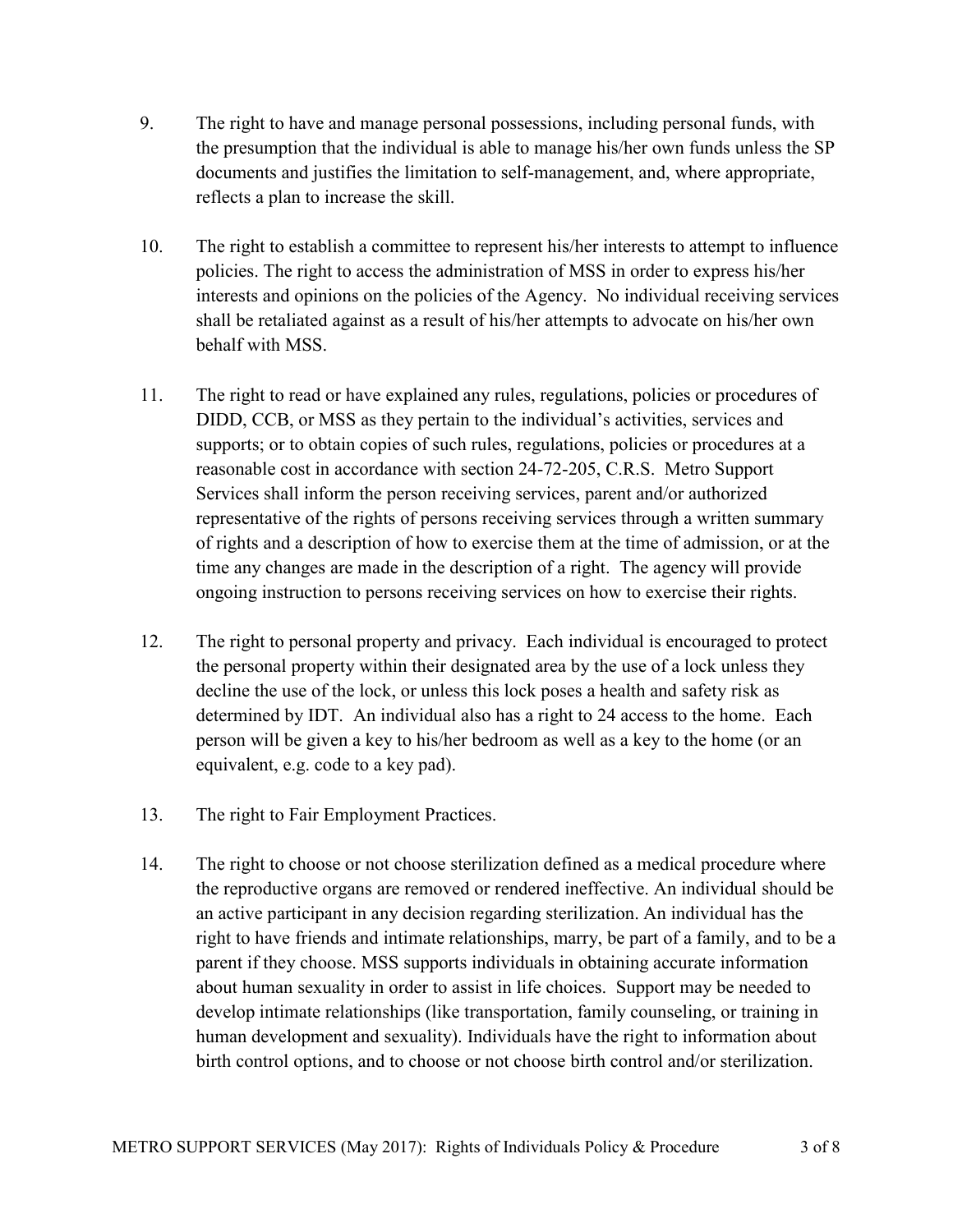- 15. The right to establish a committee to represent his/her interests to attempt to influence policies. The right to access the administration of MSS in order to express his/her interests and opinions on the policies of the Agency. No individual receiving services shall be retaliated against as a result of his/her attempts to advocate on his/her own behalf with MSS.
- 16. The right to read or have explained any rules, regulations, policies or procedures of DIDD, NMCS, or MSS as they pertain to the individual's activities, services and supports, or to obtain copies of such rules, regulations, policies or procedures.

An individual's rights may be denied only for purposes of habilitation or treatment or to protect the individual from endangering himself/herself or others.

When denial of an individual's rights is under consideration, the rights to be affected shall be specifically explained to the individual and informed consent obtained for proposed activity.

When a right is proposed to be denied it is evaluated by the individual's interdisciplinary team and is documented in the Individualized Service Plan.

The person's Individualized Service Plan must include a statement of programming required and plans for implementing such programs in order to increase the skill level of the person to the point that denial of rights is no longer needed. The individual program written to address rights that have been denied shall meet requirements of these rules and regulations of Metro Support Services and all other funders.

## **PROCEDURE**

 MSS will review the rights and responsibilities of individuals receiving services by providing a written and verbal review to individuals in services of their rights and how to exercise them at a minimum when the individual enters MSS, and prior to, at or immediately after the individual's SP, ensuring that the person(s) sign the "Rights and Responsibilities" Form.

### **Rights Modification**

 **When right's modification is being considered**, MSS will explain to the individual, with at least 15 days prior notice, the rights to be affected, and **obtain informed consent** as defined in Developmental Disabilities Services Rules and Regulations 6.2.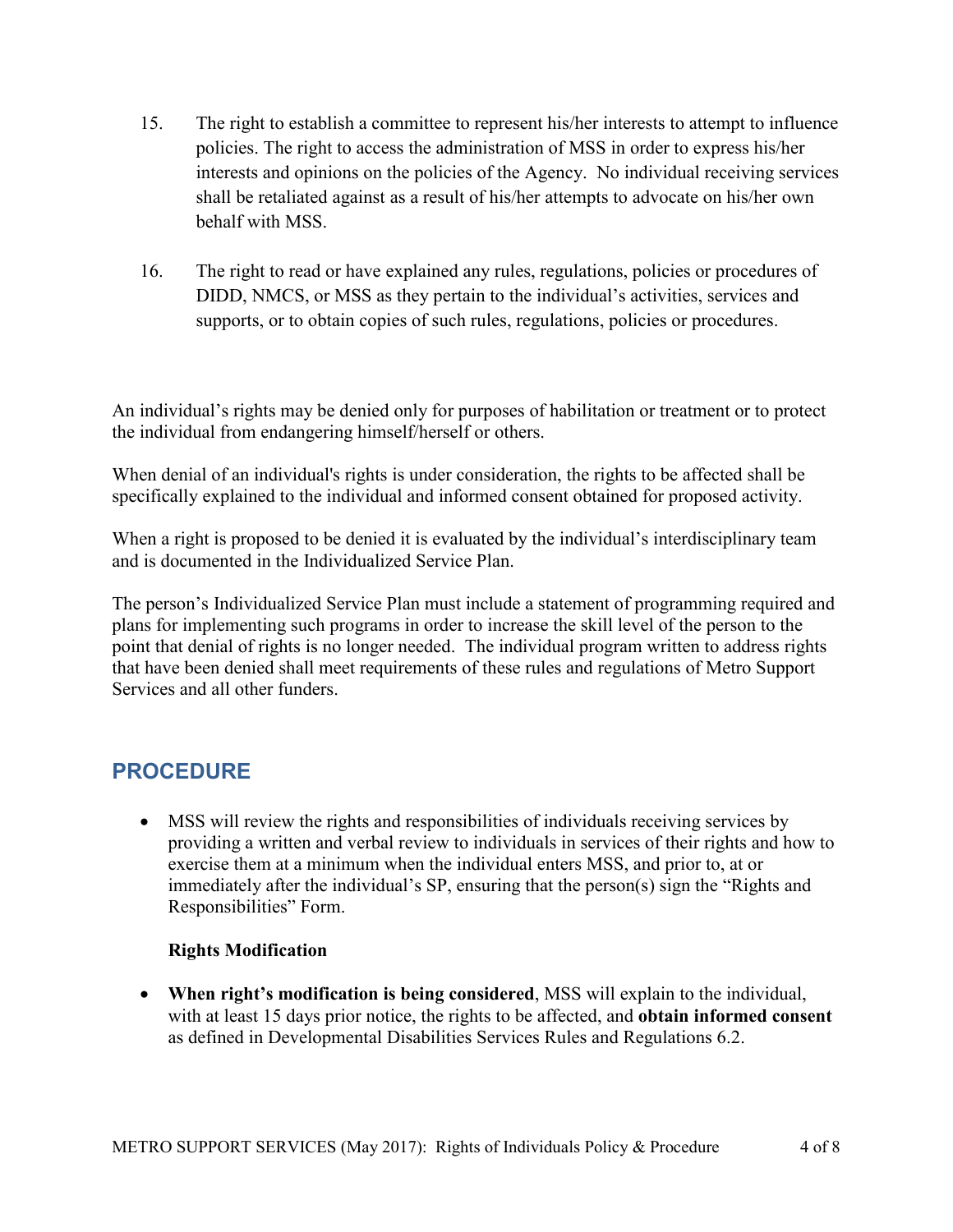- The Interdisciplinary team (IDT) will participate in a meeting to review the proposed rights modification. The following will be documented in the person-centered service plan:
	- 1. The need will be identified and assessed and supporting data provided.
	- 2. Prior to a right being modified, documentation will be provided to address positive interventions and supports that have been used to address the need.
	- 3. Less intrusive methods of addressing the need that have been tried, but did not work, will be documented.
	- 4. A clear description of the rights modification that is directly proportionate to the specific addressed need will be included.
	- 5. The regular and defined collection of data and its review will be included in order to evaluate the effectiveness and determine the effectiveness of the rights modification.
	- 6. Established time lines for periodic review to determine if the modification is still necessary or if it can be terminated, will be included
	- 7. Informed consent of the individual or legal representative, will be included.
	- 8. The assurance that the interventions and supports will cause no harm to the individual.

- o **If the right is suspended**, the IDT will ensure that the suspension is documented in the Individualized Service Plan (SP).
- o **Review of the suspended right:** The IDT will meet at a minimum of every 6 months to review the suspension, its effectiveness, and plan to restore.
- o MSS Program Coordinator for the individual, as well as his/her IDT will ensure that the suspension is referred to the Human Rights Committee (HRC) for review and recommendation.
- o The case management agency will provide notice to the individual of the HRC meeting.
- o Members of the IDT, including the individual (if desired) will participate in the HRC meeting and present relevant information regarding the suspension of rights.
- **In the event of an emergency rights modification**, MSS will notify the assigned case management agency within 24 hours of the rights modification.
	- o MSS will explain and give notice to the individual, as defined in Developmental Disabilities Services Rules and Regulations 6.2.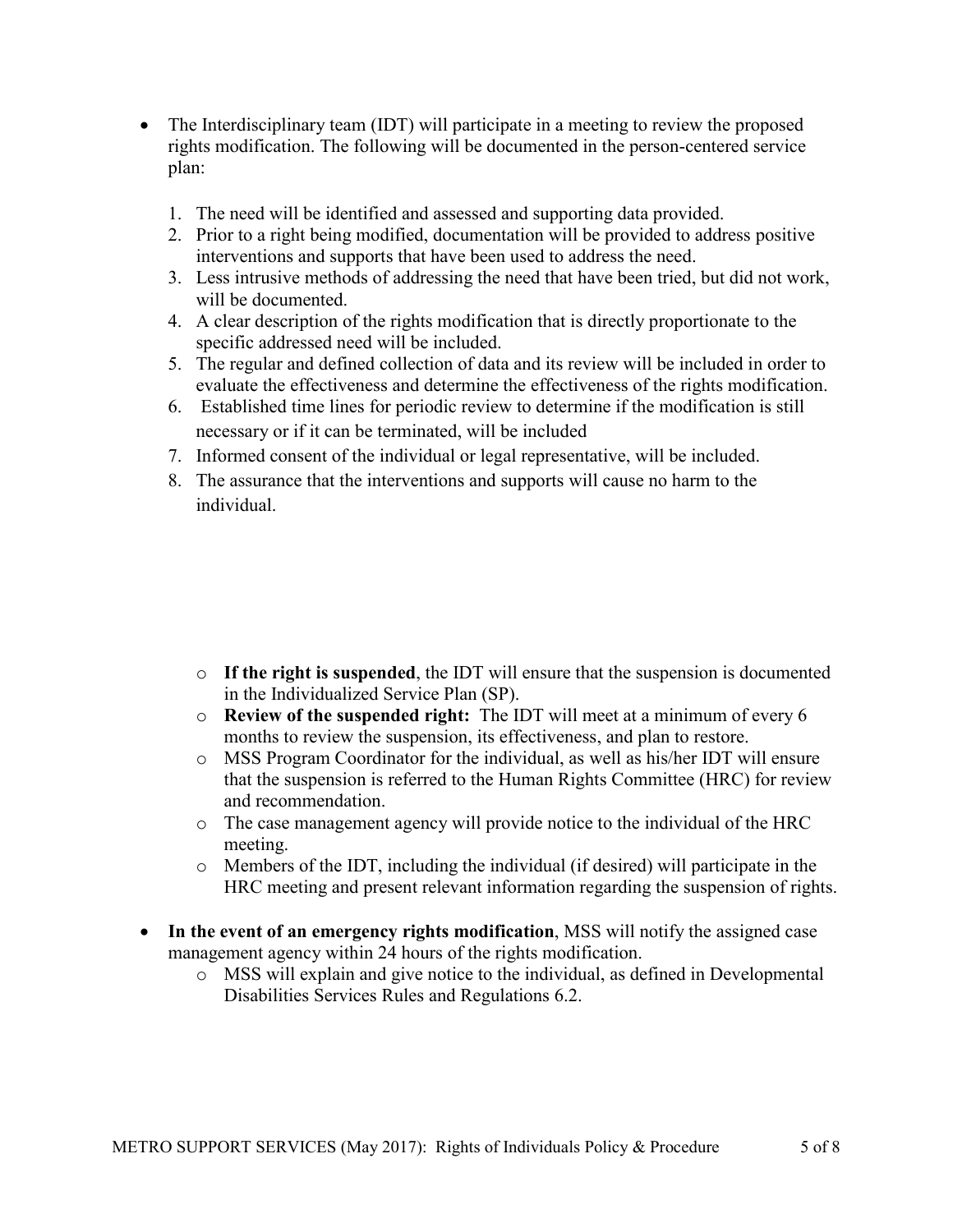# **YOU HAVE THE RIGHT TO:**



**PRIVATE CONVERSATIONS RELIGION**











## **SEND AND RECEIVE PERSONAL MAIL**

**PERSONAL MAIL**  $\big|_{\text{D}: \text{ Rights of Indi}}$  **GOOD FOOD**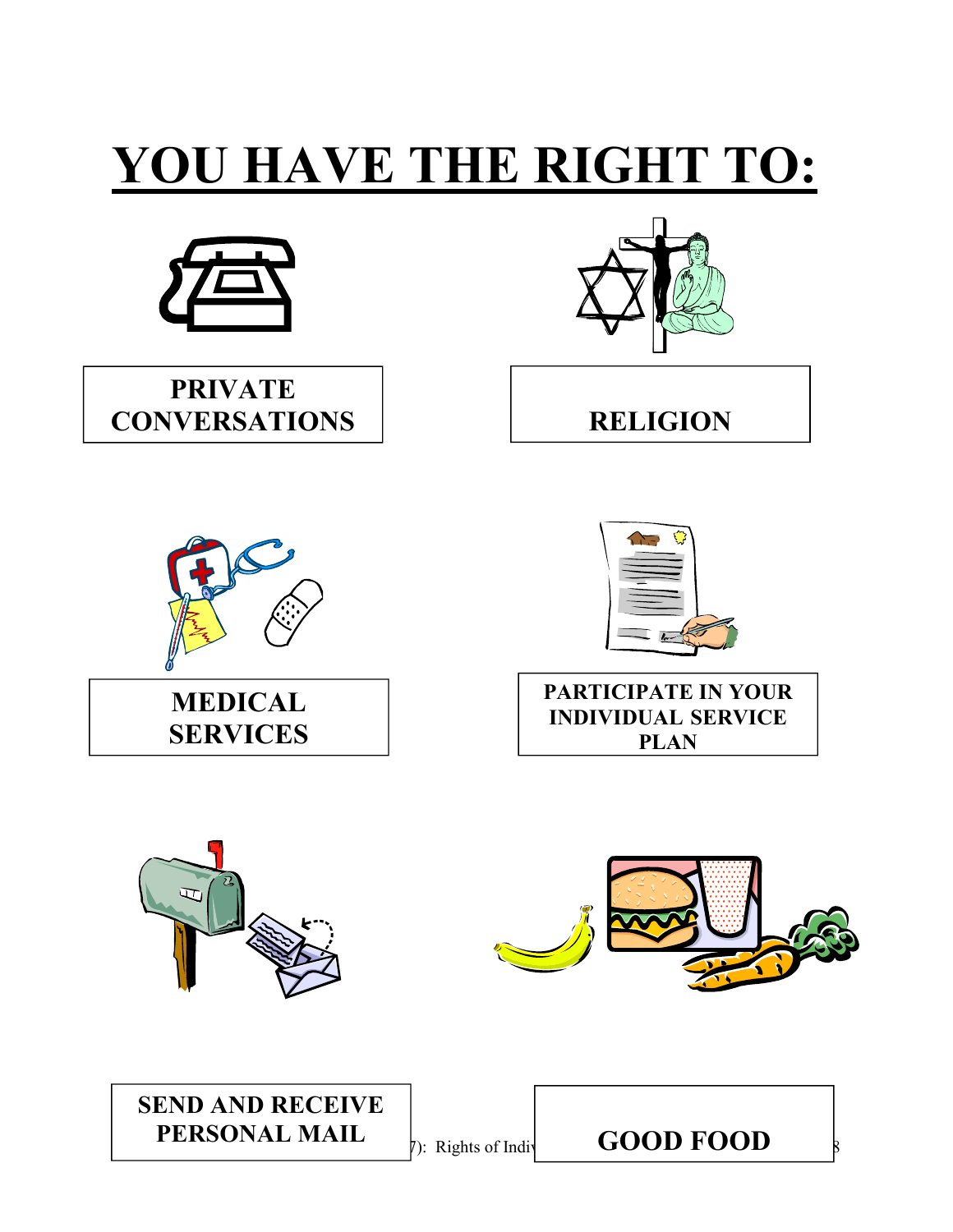

## **FAIR PAY AT WORK**